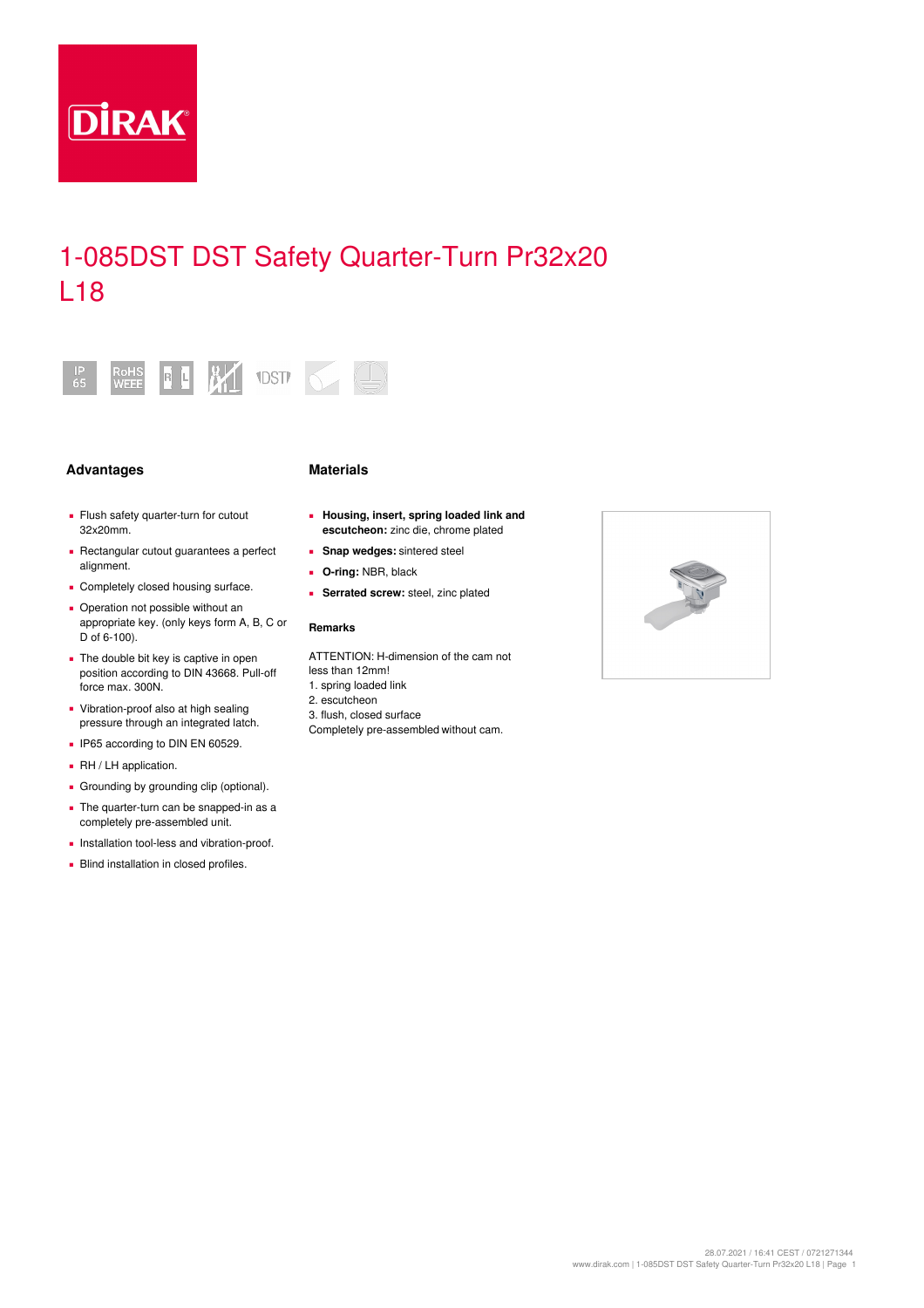# Safety Quarter-Turn with insert

|                | <b>Part Number</b> | <b>Insert</b>      | Clamping range (S) | Installation type | <b>Delivery Unit</b> |
|----------------|--------------------|--------------------|--------------------|-------------------|----------------------|
| a)             | 455-9001.00-00013  | Double bit 3mm pin | $1.0 - 1.7$ mm     | tool-less         | $10$ pcs.            |
| a)             | 455-9001.00-00018  | Double bit 3mm pin | $1.5 - 2.2$ mm     | tool-less         | $10$ pcs.            |
| a)             | 455-9001.00-00026  | Double bit 3mm pin | $2.3 - 3.0$ mm     | tool-less         | $10$ pcs.            |
| b)             | 455-9002.00-00013  | Double bit 5mm pin | $1.0 - 1.7$ mm     | tool-less         | $10$ pcs.            |
| b)             | 455-9002.00-00018  | Double bit 5mm pin | $1.5 - 2.2$ mm     | tool-less         | $10$ pcs.            |
| b)             | 455-9002.00-00026  | Double bit 5mm pin | $2.3 - 3.0$ mm     | tool-less         | $10$ pcs.            |
| c)             | 455-9004.00-00013  | Square 8mm         | $1.0 - 1.7$ mm     | tool-less         | $10$ pcs.            |
| C)             | 455-9004.00-00018  | Square 8mm         | $1.5 - 2.2$ mm     | tool-less         | $10$ pcs.            |
| $\mathsf{C}$ ) | 455-9004.00-00026  | Square 8mm         | $2.3 - 3.0$ mm     | tool-less         | $10$ pcs.            |

#### $+$ Function extension

e) 200-1101.04-00000 **Grounding clip**

#### $\ast$ Accessories

d) 1-102 **Cams L35/45 Steel**

d) 1-262 **Cams variable**

d) 2-151 **2-, 3- and 4-Point Cam Adapter**

6-100 **Wrench**

6-101 **Universal Key**